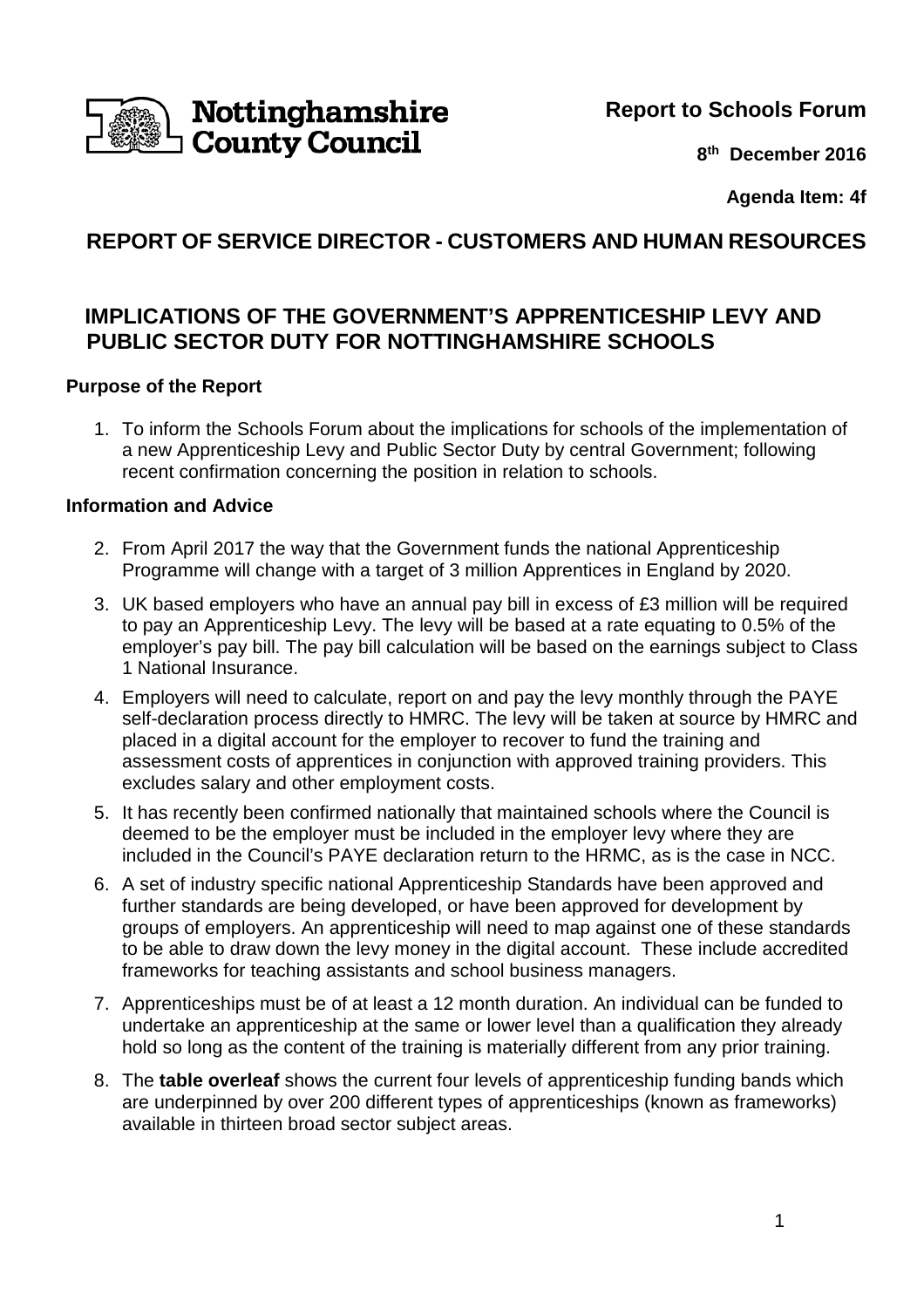| Type         | Level       | <b>Educational equivalent</b>   |
|--------------|-------------|---------------------------------|
| Intermediate |             | 5 GCSE passes at grades A* to C |
| Advanced     |             | 2 A level passes                |
| Higher       | 4,5,6 and 7 | Foundation degree and above     |
| Degree       | 6 and 7     | Batchelor's or master's degree  |

Further information can be found at: https://www.gov.uk/government/publications/apprenticeship-frameworks-live-list

- 9. Cost will be spread over the lifetime of the apprenticeship and the Skills Funding Agency will hold back 20% of the total cost, to be paid on completion (as opposed to achievement), of the apprenticeship.
- 10. Any unused funds in the digital account will expire after 24 months and will return to a central Government fund for redistribution to other employers who have spent their own levy contribution and are seeking further funding or to non-levy paying organisations to enable them to access funding.
- 11. In addition, a headcount target for apprenticeships has been imposed on public sector organisations under the Enterprise Act 2016 which obligates all public sector organisations to ensure that **2.3%** of the workforce are Apprentices. This will require the Council, including maintained schools, to create additional apprenticeships and to broaden the current offer to include higher level apprenticeships.
- 12. The requirement to include maintained schools brings the eligible employee headcount cohort (excluding supply staff), to over 18,000. To meet its headcount target, based on current organisational scope, the Council will need to directly employ at least 176 Apprentices, the inclusion of schools brings this up by a further 196 to 372.
- 13. Maintained schools will be able to apply for funding for apprenticeship training and assessment costs via the Council's digital account but would be required to directly fund all associated salary costs. Further detail about how these arrangements will work in practice will be communicated to maintained schools in due course.
- 14. The levy will apply direct to Multi Academy Trusts and large stand-alone academies where the annual pay bill exceeds £3 million as the school governors are the employer.
- 15. Voluntary Aided and Foundation schools are also deemed to be their own employer and therefore directly liable for payment of the levy where the pay bill exceeds £3m. Only one Foundation school in Nottinghamshire exceeds this threshold. A separate PAYE account will be set up by this school in order that it can be treated as a separate employer for the purposes of making its own contribution to the levy.

#### **Other Options Considered**

16. All reasonable mitigations to minimise the impact on maintained schools have been explored with due regard to statutory taxation requirements.

#### **Reasons for Recommendations**

17. To ensure statutory compliance with new legislative requirements in relation to the payment of the Apprenticeship Levy and to meet the requirements of the Public Sector Duty as set out in the Enterprise Act 2016.